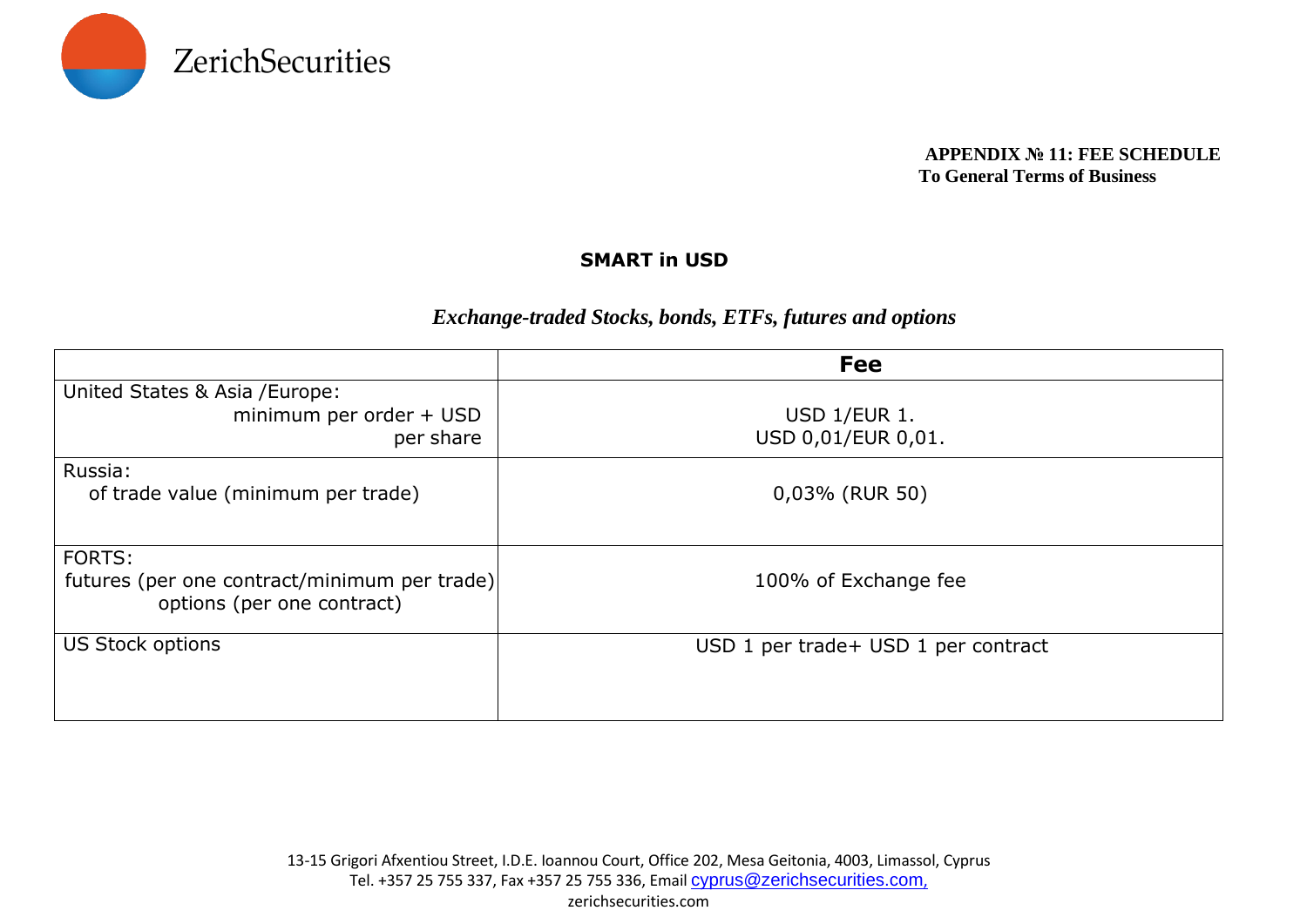

| Exchange traded futures and options,<br>nominated in USD/EUR (with the exception of<br>US Stock options) |           |
|----------------------------------------------------------------------------------------------------------|-----------|
| Commission for trade per one contract                                                                    | USD 1,2   |
| Commission for exercise of a contract and<br>contract as a result of such exercise, per one<br>contract  | USD $1,2$ |
| Margin rate (per year)                                                                                   | 8%        |
|                                                                                                          |           |